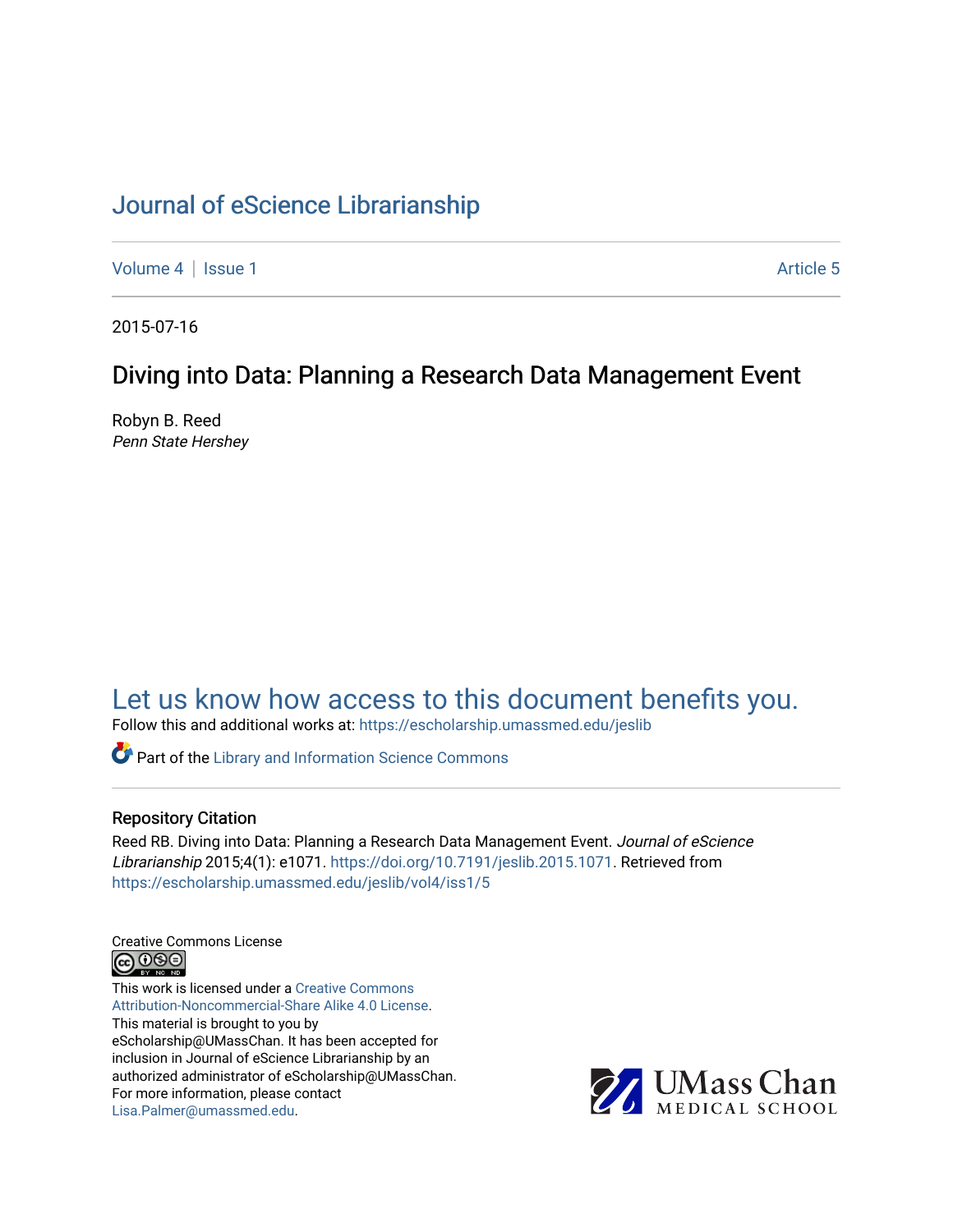

Journal of eScience Librarianship

putting the pieces together: theory and practice

# EScience in Action

# **Diving into Data: Planning a Research Data Management Event**

Robyn B. Reed

Penn State Hershey, Hershey, PA, USA

## **Abstract**

The George T. Harrell Health Sciences Library at Penn State Hershey initiated its participation in institutional research data management activities by coordinating and hosting a well-attended data management symposium. To maximize relevance to clinical and basic sciences researchers, a planning committee of faculty and administrators assisted in defining important topics for the event. This article describes the symposium development and outcomes. The goal is to share this information with librarians who are seeking ways to become more involved with data management in their institutions.

**Correspondence:** Robyn B. Reed: [rbr11@psu.edu](mailto:rbr11@psu.edu) **Keywords:** data management, research data management, academic libraries, collaboration, marketing



All content in Journal of eScience Librarianship, unless otherwise noted, is licensed under a Creative Commons Attribution-NonCommercial-[ShareAlike 4.0 International License.](http://creativecommons.org/licenses/by-nc-sa/4.0/)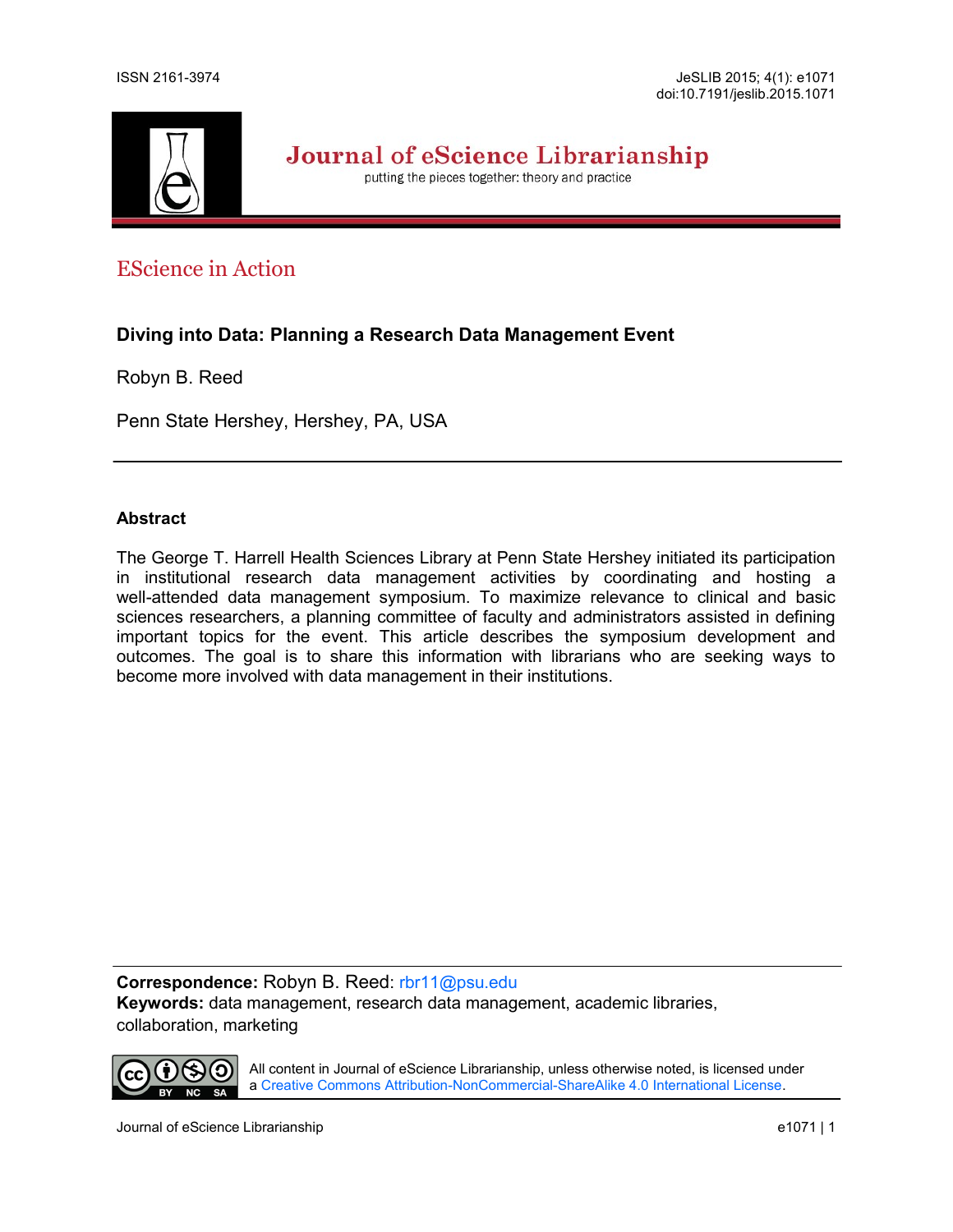# **Introduction**

The roles librarians play in data management vary depending on institutional need and support. While some libraries have established collaborations in these areas and have integrated themselves into data management activities, other libraries are in the beginning stages of assisting researchers with their data management challenges. The areas where librarians play roles also vary widely and may include consulting and writing data management plans for grant applications, assisting with determining metadata standards, data curation and archiving, and finding and citing appropriate data repositories (Tenopir et al. 2012; Soehner 2010). Additionally, many academic research libraries are planning to offer data management services but have not initiated them at this time (Tenopir et al. 2014). Since these services can be institution-specific, they can be implemented in many ways (Raboin et al. 2013).

A challenge most libraries face is in addressing the needs of a diverse clientele. The George T. Harrell Health Sciences Library (Harrell Library) supports the information, research, and education needs of almost 10,000 faculty, staff, students, and postdoctoral scholars across both the Penn State College of Medicine and the Milton S. Hershey Medical Center (Penn State Hershey). In addition to the large user population, the Harrell Library supports a wide range of research activities in clinical, biomedical, and translational areas, as well as providing support for medical and graduate education programs.

With no formal mechanism to assist researchers with data management issues, most information was scattered throughout the institution. Many people relied on "word of mouth" or did not know where to turn when faced with questions related to data management. The action taken to initiate library involvement in data management activities was to host a half-day data management symposium, with the target audience being researchers – faculty, staff, and students at Penn State Hershey and University Park campuses. The goals of this event were to assist researchers in identifying resources and information on data management and to highlight the library as a conduit of information.

# **Methods**

When identifying the various data management and data-related activities, it was important to first understand the environment. At the beginning of the planning process, the library approached the Penn State Clinical and Translational Science Institute (CTSI) about co-sponsoring an event to increase awareness of data management issues and identify investigator needs. Coordinators of the event met with the director of the CTSI, described the symposium plans, and agreed on co-sponsorship. The CTSI's involvement provided an opportunity to promote its services and advance its educational mission.

A small task force of librarians, researchers, and administrators from the CTSI and academic departments was formed to identify data management needs and topics for the symposium. Members of the task force had extensive expertise in working with data in various disciplines through personal research as well as with the CTSI. Although an environmental scan was not conducted prior to the symposium, the CTSI had first-hand knowledge of data management issues and researcher needs that was crucial to identifying the event topics. The group consisted of the Penn State Hershey Chief Informatics Officer, the Director of Biomedical Informatics of the CTSI, and a CTSI administrator. Additionally, the task force included two

Journal of eScience Librarianship e1071 | 2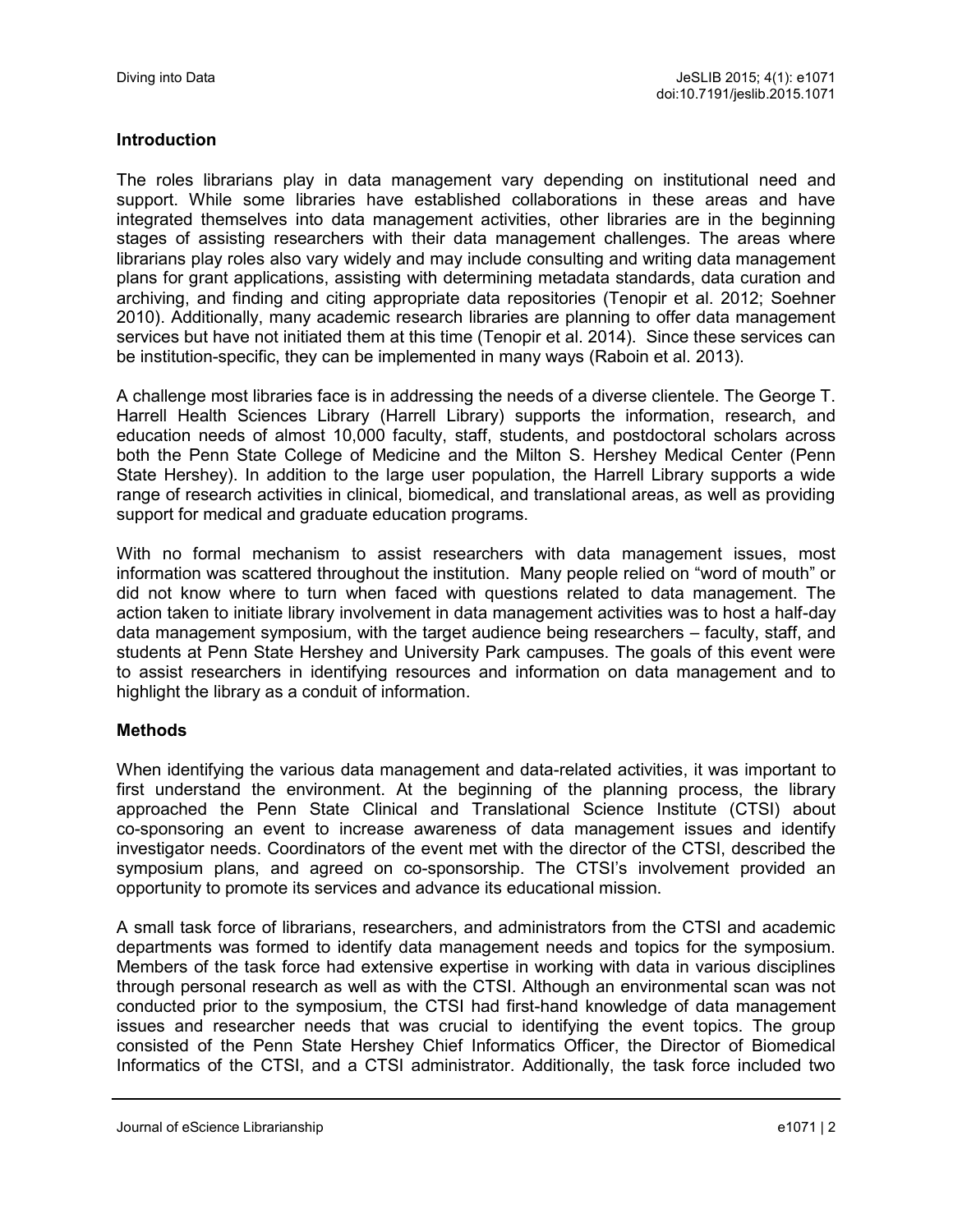Penn State Hershey librarians and one Penn State librarian from University Park. The librarians' backgrounds were in biomedical informatics and reference/interlibrary loan (Hershey), and digital content/scholarly communications (University Park).

The symposium, entitled "Data Management in Biomedical Research: Information Challenges and Practical Strategies" was heavily marketed. Listservs proved to be the most effective method for distributing announcements to the targeted audiences of faculty, clinical and basic sciences researchers, librarians, students, and postdoctoral scholars. Posted flyers and announcements on digital signage throughout the institution were also part of the marketing campaign. Since the symposium was held on the Hershey campus, the event was streamed live to University Park to maximize viewing opportunities for people at remote locations. At registration, attendees were given the option of in-person or online attendance, and the online registrants were provided with a link to the presentation. The streaming mechanism used allowed off-site attendees to ask questions. The registration of 120 people and attendance of 150 researchers, administrators, and librarians (in person and online) suggested very high interest in data management topics.

## **Results**

The symposium consisted of a keynote address and two panel discussions. The panels were assembled to review data management background and policies in the first session and describe practical resources to assist in the research process in the second. Researchers and professionals from Penn State Hershey and University Park campuses served as speakers for the panel discussions. Michael Conlon, Ph.D., from the University of Florida (UF) was the keynote speaker and began the event with a thought-provoking presentation on data management advances at UF. At the time of the symposium, Dr. Conlon was the co-Director and Chief Operating Officer of the UF CTSI. Attendees learned about UF clinical data systems, emphasizing handling of personalized medicine data, and biorepository data.

The first panel began with a faculty librarian in Publishing and Curation Services, University Park, providing an overview of the research data lifecycle. She described Penn State University's (PSU) institutional repository, ScholarSphere, and the various repository services available to researchers. Next, a faculty member from the Regulatory Support and Ethics Program of the CTSI from University Park was invited to discuss data ethics in clinical and translational research. Using several examples, he demonstrated how ethics is a component of all aspects of data management. Due to the importance of protected data in biomedical research, the third presenter was a compliance manager from the Human Subjects Protection Office, Penn State Hershey, who reviewed data regulations, PSU institutional policies, and resources for researchers. The final speaker for the first panel was a faculty member from the Department of Statistics, University Park, who serves as a CTSI Privacy Officer. She emphasized the importance of privacy and security of research data across PSU campuses. She described how easy it can be to identify an individual from de-identified human subject data and discussed ways of preventing this from happening.

The Associate Director from the Office of Technology Development, Penn State Hershey, led the second panel by describing intellectual property as it relates to data. Addressed were practical issues about data ownership, the sharing of data, and the policies that govern these activities. The second presenter was the Research Electronic Data Capture (REDCap)

Journal of eScience Librarianship e1071 | 3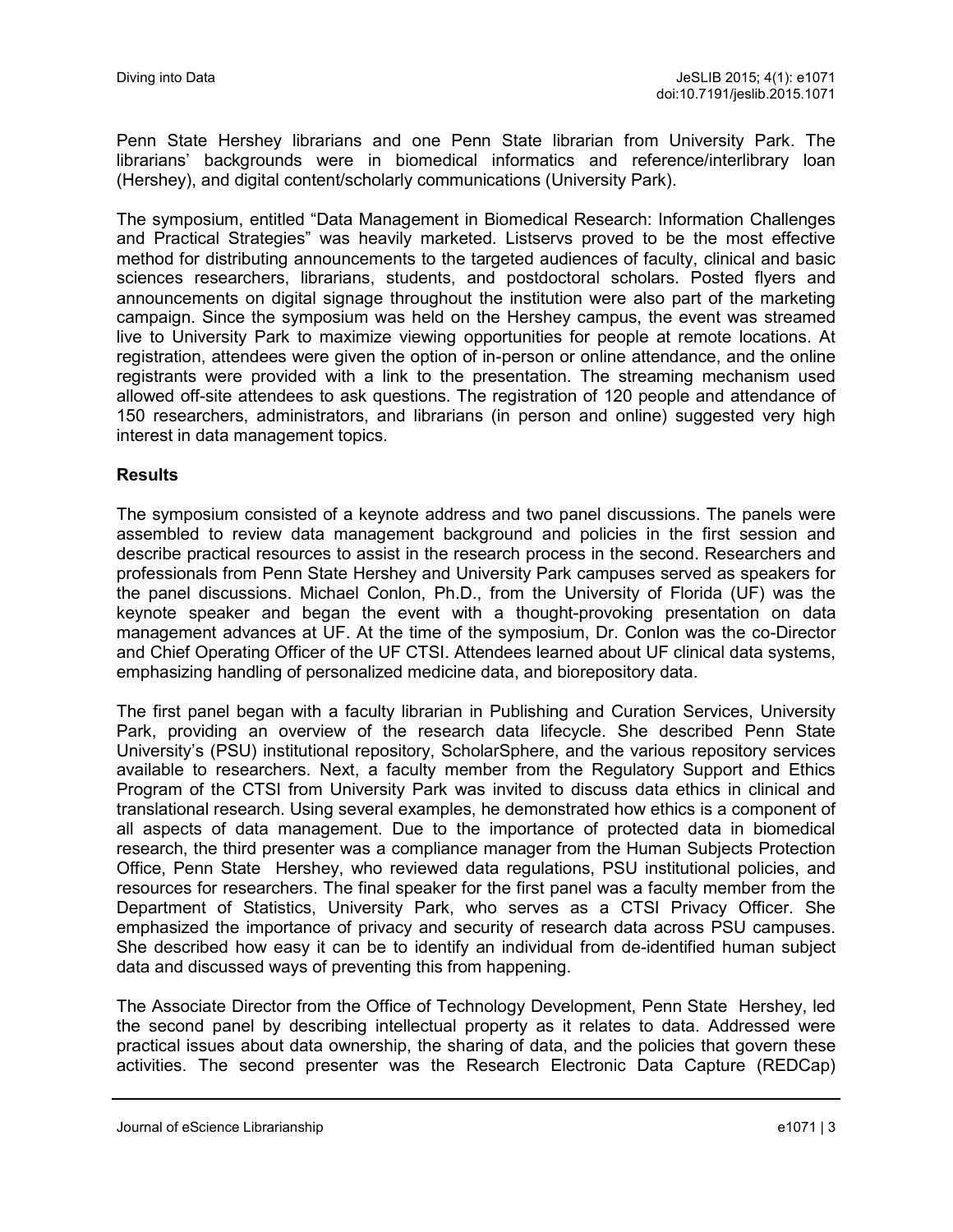Administrator from Research Informatics at Penn State Hershey who provided an overview of REDCap, the types of data in the system and appropriate uses of the software. Attendees were assured that it complies with both HIPAA and PSU's data security and integrity policies. The third presenter addressed the common challenge of statistical analysis of data. A faculty member from the Department of Public Health Sciences, Division of Biostatistics and Bioinformatics, Penn State Hershey, presented statistics services available through his department. He noted that working with statisticians is a research collaboration and emphasized the importance of their involvement in research projects in its early stages.

The second panel discussion continued with the CTSI Biomedical Informatics Program Leader from Penn State Hershey explaining the Clinical Informatics Research and Bioinformatics Cores of the CTSI. A description of useful data services available in bioinformatics and clinical research were presented to researchers. The final presentations were on information technology. A Professor in the College of Information Sciences and Technology, University Park, showed how he developed a new search engine to automate data extraction and indexing for the purposes of identifying experts and specific expertise. The rapid increase in available data sets and metadata provided even more opportunity for expansion. The Director of Research Computing, University Park, described IT services for scientists provided by Research Computing and Cyberinfrastructure. Additionally, the speaker gave an overview of current equipment, capabilities, and large memory servers that can assist with big data analysis.

A 20-minute question and answer period was allotted following each panel discussion. A few of the questions that arose were clarifications from the presentations; however, most of the questions were specific to individual research projects. Researchers asked about receiving specialized assistance in areas such as building a database, or inquired about limitations they experienced using a specific resource. These interactions helped to bridge connections needed to advance ongoing research projects.

# **Discussion**

Success of the program was evident with high attendance throughout the event as well as positive feedback from individual participants. A possible reason for the success of the program was that it addressed an unmet need. The library and planning committee was effective in understanding researcher needs and identifying topics of interest and importance to them.

Following the event, one participant remarked, "That was really good. When you said you were organizing a research data management event, I thought it was going to be a library thing." Although some would consider the comment somewhat negative, another possibility is that the library was viewed as a legitimate contributor to the data management enterprise on campus. By not focusing on traditional library services and seeking the advice of people in relevant areas throughout the institution, the event highlighted the library as a valuable partner in the research process.

Additionally, establishing a partnership with the CTSI contributed to the success of the symposium. The CTSI is easily recognized across the institution and being interdisciplinary, covers many different departments and fields of study. Furthermore, technical and financial

Journal of eScience Librarianship e1071 | 4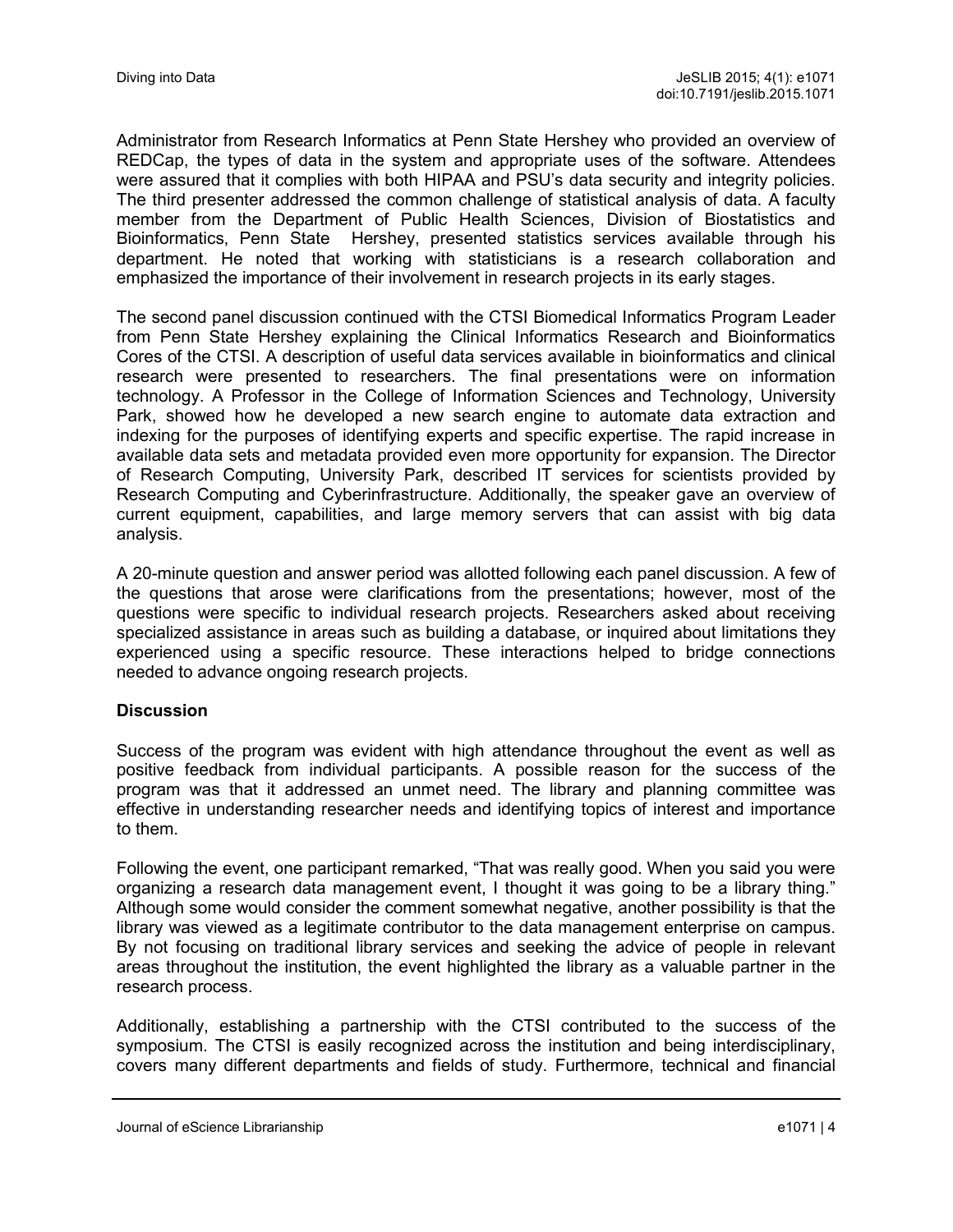support for some of the data management and informatics tools at Penn State comes from the **CTSI** 

#### **Conclusion**

The "Data Management in Biomedical Research" symposium was important in understanding the strengths, weaknesses, and challenges in data management across a wide spectrum of researchers in our institution. The symposium provided opportunities for the library to collaborate with a number of researchers, clinicians, administrators, the CTSI, and faculty both within our institution as well as at another Penn State campus. The event helped everyone gain a better understanding of the overall research landscape in such a large institution. The wide collaboration with and inclusion of units from outside the library contributed greatly to the success of the symposium. This is a model that could be implemented by other institutions wishing to hold a similar event. The next step the library is taking is to host a smaller event focusing on changes in funder regulations and PSU policies related to data.

#### **Acknowledgements**

Thank you to all who made this event possible: the panelists and keynote speaker, the faculty and staff of the Harrell Library and members of Penn State CTSI. A special thanks to the planning committee of Thomas Abendroth, MD, Arthur Berg, Ph.D., Esther Dell, MLS, Patricia Hswe, MLS, Ph.D., and Andrea Lazarus, MS, Ph.D. Thank you to the event's sponsors: the Harrell Library, Penn State's CTSI,\* and the Penn State University Libraries Innovation Microgrant Program. Thank you to Nancy Butkovich, MLS for comments and editing of the article.

#### **Funding Statement**

\*The project described was partially supported by the National Center for Research Resources and the National Center for Advancing Translational Sciences, National Institutes of Health, through Grant UL1 TR000127. The content is solely the responsibility of the authors and does not necessarily represent the official views of the NIH.

#### **Disclosure**

The author reports no conflict of interest.

#### **References**

Raboin, Regina, Rebecca C. Reznik-Zellen, and Dorothea Salo. 2012. "Forging New Service Paths: Institutional Approaches to Providing Research Data Management Services." *Journal of eScience Librarianship* 1:134-147. Accessed January 27, 2015. <http://dx.doi.org/10.7191/jeslib.2012.1021>

Soehner, Catherine, Catherine Steeves, and Jennifer Ward. 2010. "E-Science and Data Support Services: A Study of ARL Member Institutions." *Association of Research Libraries (ARL)*. Accessed January 27, 2015. [http://www.arl.org/storage/documents/publications/escience](http://www.arl.org/storage/documents/publications/escience-report-2010.pdf)-report-2010.pdf

Tenopir, Carol, Ben Birch, and Suzie Allard. 2012. "Academic Libraries and Research Data Services: Current Practices and Plans for the Future, An ACRL White Paper." *Association of College and Research Libraries (ACRL).*  Accessed January 27, 2015.

[http://www.ala.org/acrl/sites/ala.org.acrl/files/content/publications/whitepapers/Tenopir\\_Birch\\_Allard.pdf](http://www.ala.org/acrl/sites/ala.org.acrl/files/content/publications/whitepapers/Tenopir_Birch_Allard.pdf)